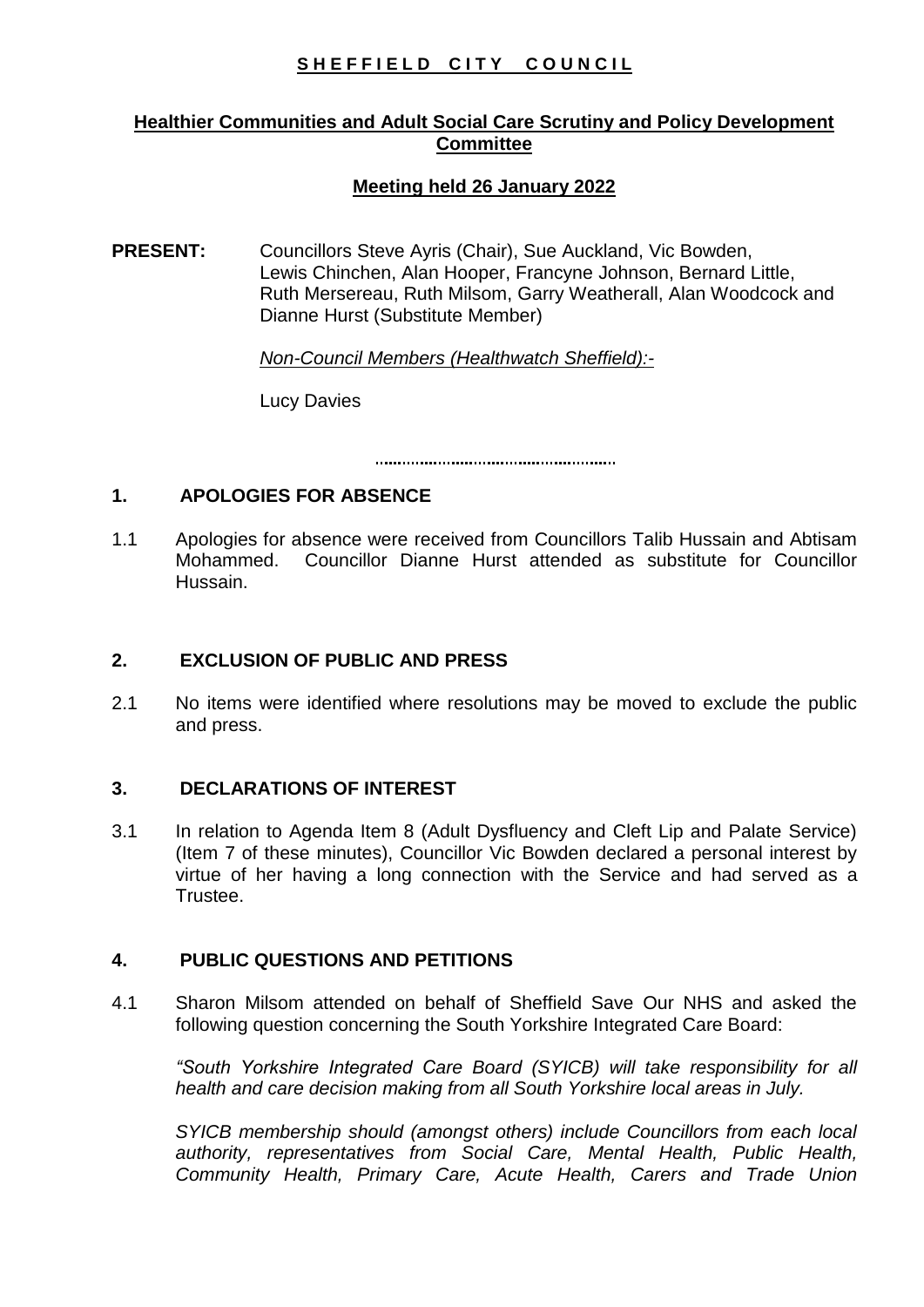*representatives.*

*Private sector providers of NHS funded health services should be ineligible for SYICB membership.*

*Will Sheffield City Council support the above proposals to demonstrate there is accountability to the public, patients and staff; to ensure openness and transparency in the SYICB decision making, including public access to Board papers and Board meetings and allow public questions?*

*Will the Healthier Communities and Adult Social Care Scrutiny Committee ask the Integrated Care Board what is happening with regard to allowing such public access and accountability, and also to determining the composition of that Board?"*

- 4.2 The Chair (Councillor Steve Ayris) stated that the development of the ICS had been considered at a previous meeting of the Committee and it had been decided that a Scrutiny ICS Liaison Group be established to monitor how the South Yorkshire Integrated Care System would be introduced and there had been a number of recommendations which had touched on some of the issues raised by the questioner. Councillor Ayris said that the Committee had noted the questions and would raise them at the next meeting of the Liaison Group which was due to be held on 1<sup>st</sup> February. He also said that he would provide the questioner with a written response.
- 4.3 The Policy and Improvement Officer (Emily Standbrook-Shaw) said that she would forward to Sharon Milsom, a copy of the minutes of the meeting at which the subject of private providers had been raised.
- 4.4 Councillor Ruth Milsom said that a Notice of Motion regarding "Protecting Patients and Staff after NHS Changes" had been put before the December 2021 meeting of full Council and recommendations arising from this had been forwarded to the ICS Board.

# **5. MINUTES OF PREVIOUS MEETING**

5.1 The minutes of the meeting of the Committee held on 24<sup>th</sup> November, 2021, were approved as a correct record.

#### **6. GREEN PRESCRIBING**

- 6.1 The Committee received a report on Green Prescribing, which gave a brief outline of community wellbeing (People Keeping Well) and social prescribing in Sheffield, provided examples of green prescribing in Sheffield, and outlined how the NHS was providing funding to assist with green and blue prescribing and the role of the Council's Parks, Woodlands and Countryside Service in managing the green assets/space which directly contributes to the wellbeing of Sheffield's citizens.
- 6.2 Present for this item were Lewis Bowman (Voluntary Action Sheffield), Jon Dallow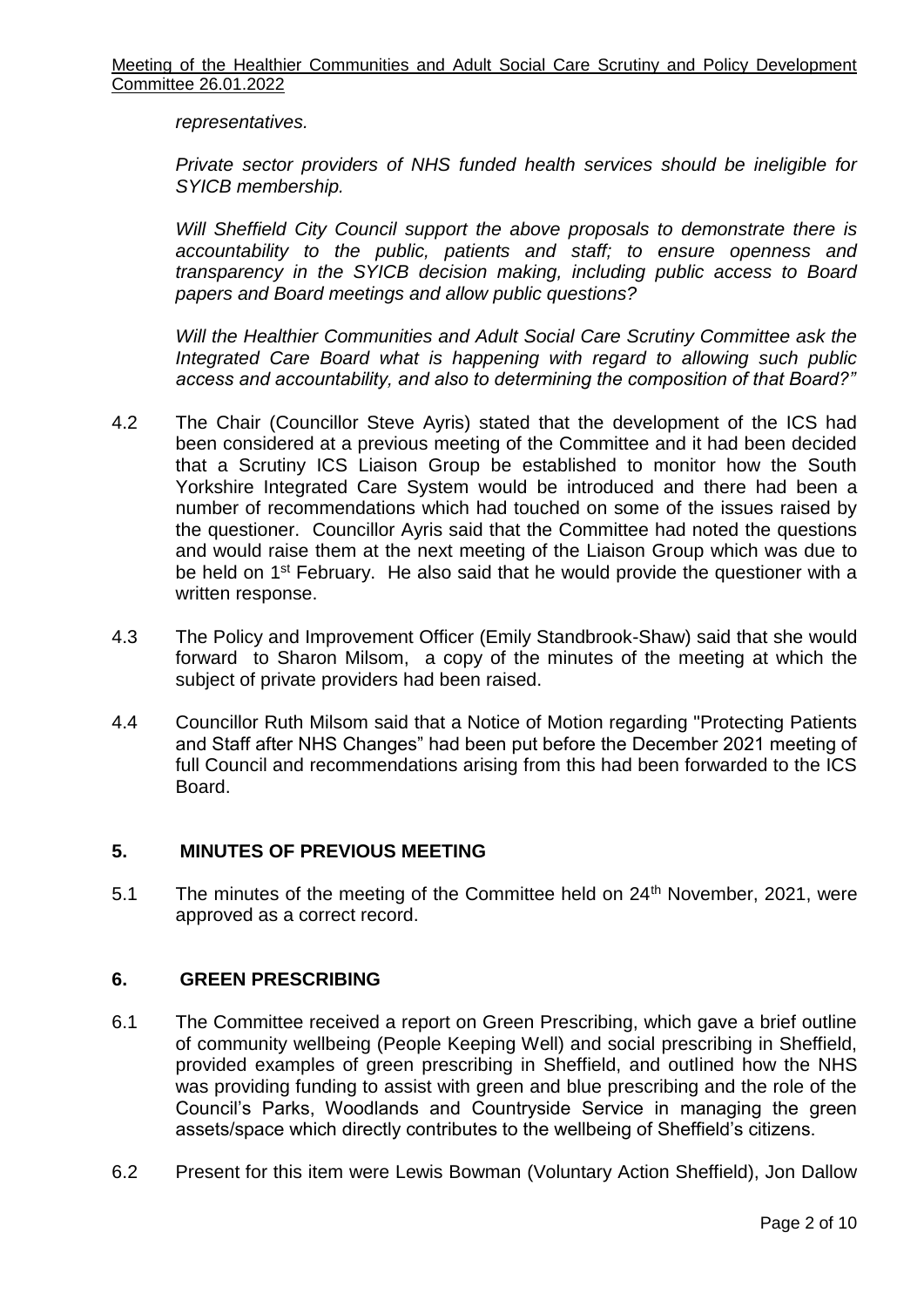(Woodland Project Officer, Sheffield City Council), Emma Dickinson (Commissioning Manager, Sheffield City Council), Sue Pearson (Heeley City Farm), Amy Simcox and one other Officer (Sheffield Wildlife Trust).

- 6.3 Emma Dickinson stated that in Sheffield there had been a long understanding that health and wellbeing was determined by the circumstances into which people were born, grew, educated, lived and worked, as well as the friendship groups they developed, alongside the medical support received. She said that voluntary sector organisations have worked alongside primary care to deliver social prescribing within the city for over 10 years. Ms Dickinson said that the People Keeping Well initiative was the city's community wellbeing approach, which was jointly funded by the City Council and Sheffield Commissioning Group by approximately £1.5m, to help with projects such as Heeley City Farm, Southey/Owlerton Area Regeneration (SOAR), Manor Castle Development Trust, Darnall Wellbeing, Woodhouse Community Trust and many more. Over the past three years, Primary Care Networks, in partnerships of GP surgeries, had been funded through NHS England to have social prescribing link workers. Green prescribing encouraged people to do more activities outside and connect with "natureness" to improve health and wellbeing. She stated that the Government had agreed to fund seven Integrated Care Systems (NHS) to test and learn about green and blue prescribing, and the South Yorkshire and Bassetlaw ICS had been successful in securing funding to develop an insight into exploring and bringing together opportunities for communities to get involved in their natural environment and there were many projects which had secured grant funding from the ICS.
- 6.4 Jon Dallow stated that the pandemic had highlighted how being outdoors and connecting to nature had contributed to people's wellbeing and more people were using outdoor spaces. He said that the priority of the Parks, Woodlands and Countryside Service was to maintain the asset that Sheffield had as a green city and maximise community value and raise accessibility standards. He referred to the map in the report which showed 800 places that the Service manages on behalf of the city. He said that people now needed to feel confident and safe, and that the natural environment should be part of schools' curriculum. Jon Dallow stated that the challenge for the local authority was to look across the whole of the city, as although many green spaces were available, not all were easily accessible to everyone and there were more toilets and accessible facilities that provide refreshments in the west of the city than in the east. There needed to be levelling up and work was being carried out with communities to help them engage in green spaces. He referred to projects currently underway to bring the network of opportunities together for all communities to enjoy the city's hills, meadows, canals, parks, allotments, river valleys or moorlands and that these spaces were safe, welcoming, accessible and well maintained.
- 6.5 Sue Pearson stated that Heeley City Farm had been established for 40 years and felt lucky that, during the pandemic, managing farms, local care, looking after animals etc. was protected so the farm had been able to carry on working. She said the Farm aligns with people living in areas of deprivation by improving their mental health and wellbeing, as well as people from other countries who, until they had settled status, needed something to do, something to occupy them, to feel engaged and activities at the Farm offered that. She said that there were 45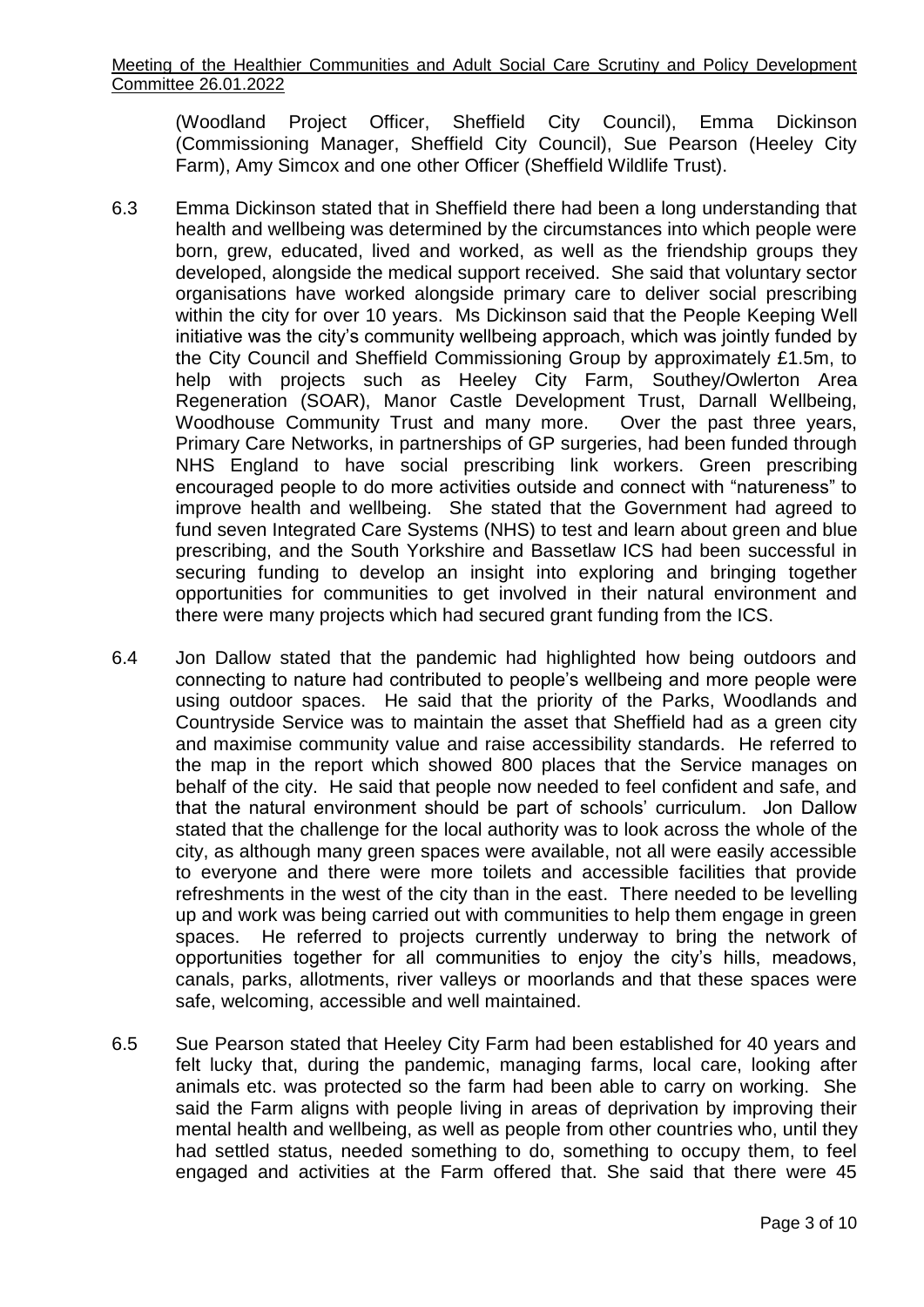workers at the Farm as well as regular volunteers and gardeners who manage a range of community gardens and any excess food grown and not distributed through its regular outlets, was donated to food banks. Excess food was also delivered to families in need during school holidays. Another project was Animal Therapy, whereby staff of the Farm take goats into care homes.

- 6.6 Sue Pearson stated that Heeley City Farm had been established for 40 last years and felt lucky that, during the pandemic, managing farms, local care, looking after animals etc. was protected so the farm had been able to carry on working. She said the farm aligns with people living areas of deprivation by improving their mental health and wellbeing, as well as people from other countries who, until they had settled status, needed something to do, something to occupy them, to feel engaged and activities at the Farm offered that. She said that there were 45 workers at the farm as well as regular volunteers and gardeners who manage a range of community gardens and any excess food grown and not distributed through its regular outlets, was donated to food banks. Excess food was also delivered to families in need during school holidays. Another project was Animal Therapy, whereby staff of the farm take goats into care homes.
- 6.7 Amy Simcox stated that her organisation had engaged with service users to find out how green prescribing could help them, to discover what helped them and what was available and one of the outcomes from this was the importance of having nature available on the doorstep. She said it was also important for green spaces to be more easily accessible by public transport. The Wildlife Trust was engaged in developing hubs and networks and bringing them together so that they could share knowledge and develop the green prescribing initiative. Ms. Simcox outlined projects that were being carried out around Sheffield and Rotherham using Lottery Funding and she gave instances of how these projects were benefitting people, by making small changes to their lives and connecting them with other people had a huge impact on them.
- 6.8 Members made various comments and asked a number of questions, to which responses were provided as follows:-
	- Sheffield Parks, Woodlands and Countryside Service had a number of Land Managers and Blue Space Managers within the city, looking after and developing land space, green space, hubs, sports centres, all of which required toilet facilities and defibrillators, for which some public health funding had been received. He referred to the Better Parks Programme which it was hoped would be able to provide better facilities and concession rates in park cafes. It was acknowledged that due to the natural landscape of the city, it was difficult for all areas to be accessible to all, but technology was having an impact through the introduction of adapted bikes and scooters at some locations.
	- Heeley City Farm boasted a dementia garden and the footpaths have been widened to make the garden more accessible for wheelchair users.
	- Communities in the north-west of the city were engaging in activities to provide funding to purchase defibrillators and make them more readily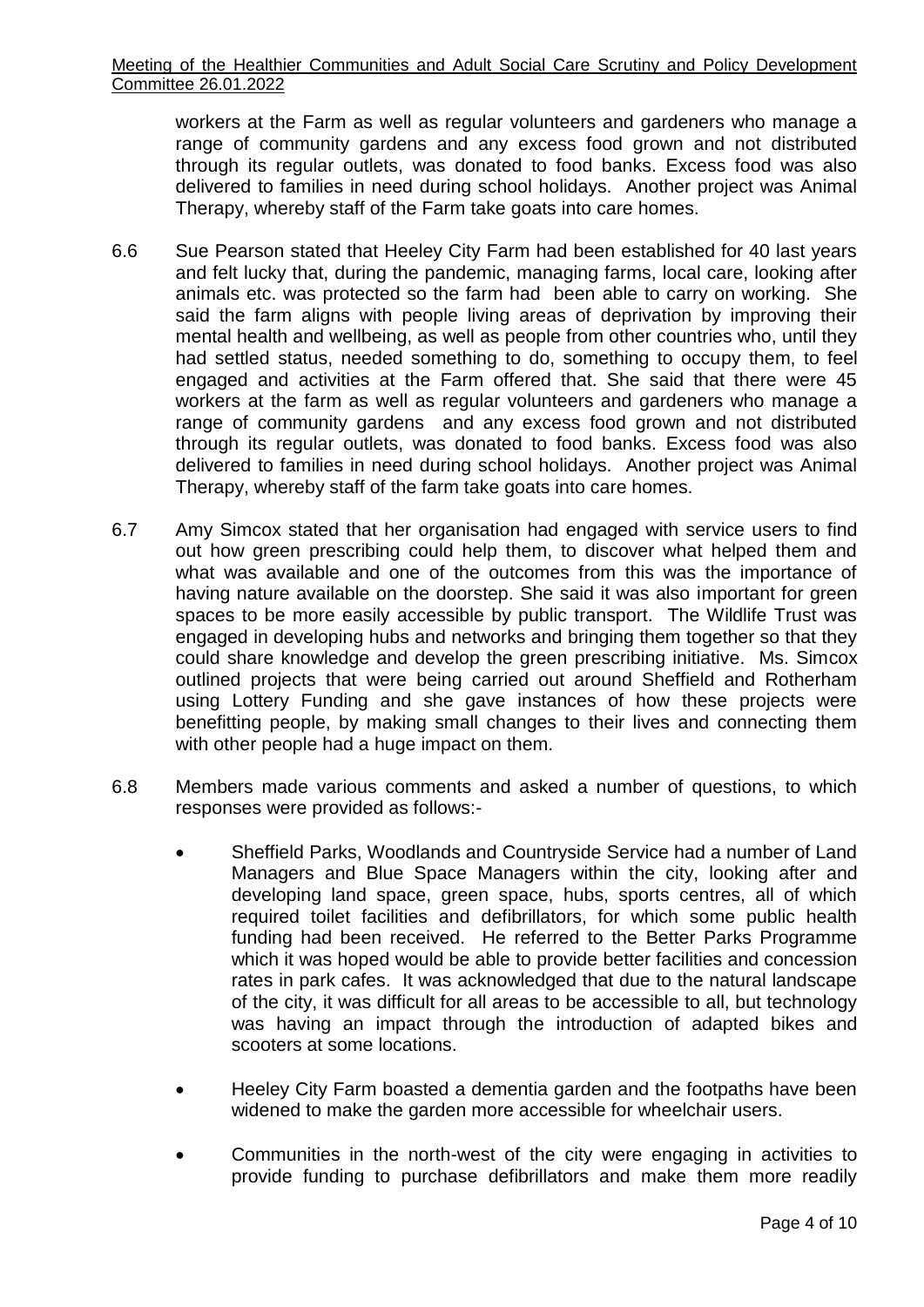available.

- Access to open water swimming was an ongoing conversation mainly due to health and safety. Open swimming used to be available in the lidos at Longley Park and Millhouses Park but these were now closed to the public. The Parks, Woodlands and Countryside Service received annual requests for Crookes Valley Park to be used for open swimming but that was not possible due to risk and capacity. Last year, Yorkshire Water had one tragedy by someone swimming in one of its reservoirs in North Yorkshire, so it was now having to deploy security guards in an attempt to stop members of the public swimming in its reservoirs. Swimming in cold water was a very emotive subject due to the dangers around it, but risks could be addressed through education. It was acknowledged that there was a desire nationally to enable people to swim in open water, but due to the many risks around it, there was no easy solution.
- In order to create open networks, the City Council was working with the Integrated Care System (ICS) in an attempt to use the NHS funding as a launchpad to pull in other investment for green prescribing, but there was no clarity on whether there would be extension to funding. It was clear that stop/start funding was not the way forward, the Council needed to find the best way to build and invest in green prescribing.
- With regard to the infrastructure, Covid had shown the need for green space and connectivity. One of the problems faced by people was that once in green spaces, what do we do when we get there, how do we know what to do or where to go. The City Council had been in discussions with the City Region, and whilst transport planners were working very hard to improve transport links into the city, there was also the need for better transport links for people to access open spaces.
- Last summer, the local authority had the perfect opportunity to deliver outside activities and one of the most oversubscribed events was tree climbing and there was a need to develop connecting to nature events in the city.
- There was a strong drive in Public Health to create more holiday activities for schoolchildren and also to encourage more school gardens and investigate ways of preventing the produce dying when schools were closed.
- People Keeping Well (PKW) was a community-based prevention activity that can help to prevent and delay people needing to access health and social care services. The PKW Partnerships met regularly to consider how they could work together to support the community to live well and tackle local issues. Each partnership was led by a local voluntary sector organisation such as ZEST in Stannington, the Stocksbridge Leisure Centre Age UK, SOAR, Manor and Castle Development Trust, Heeley City Farm, Reach South Sheffield and the Woodhouse and District Community Forum. In the High Green/Chapeltown area, projects were being undertaken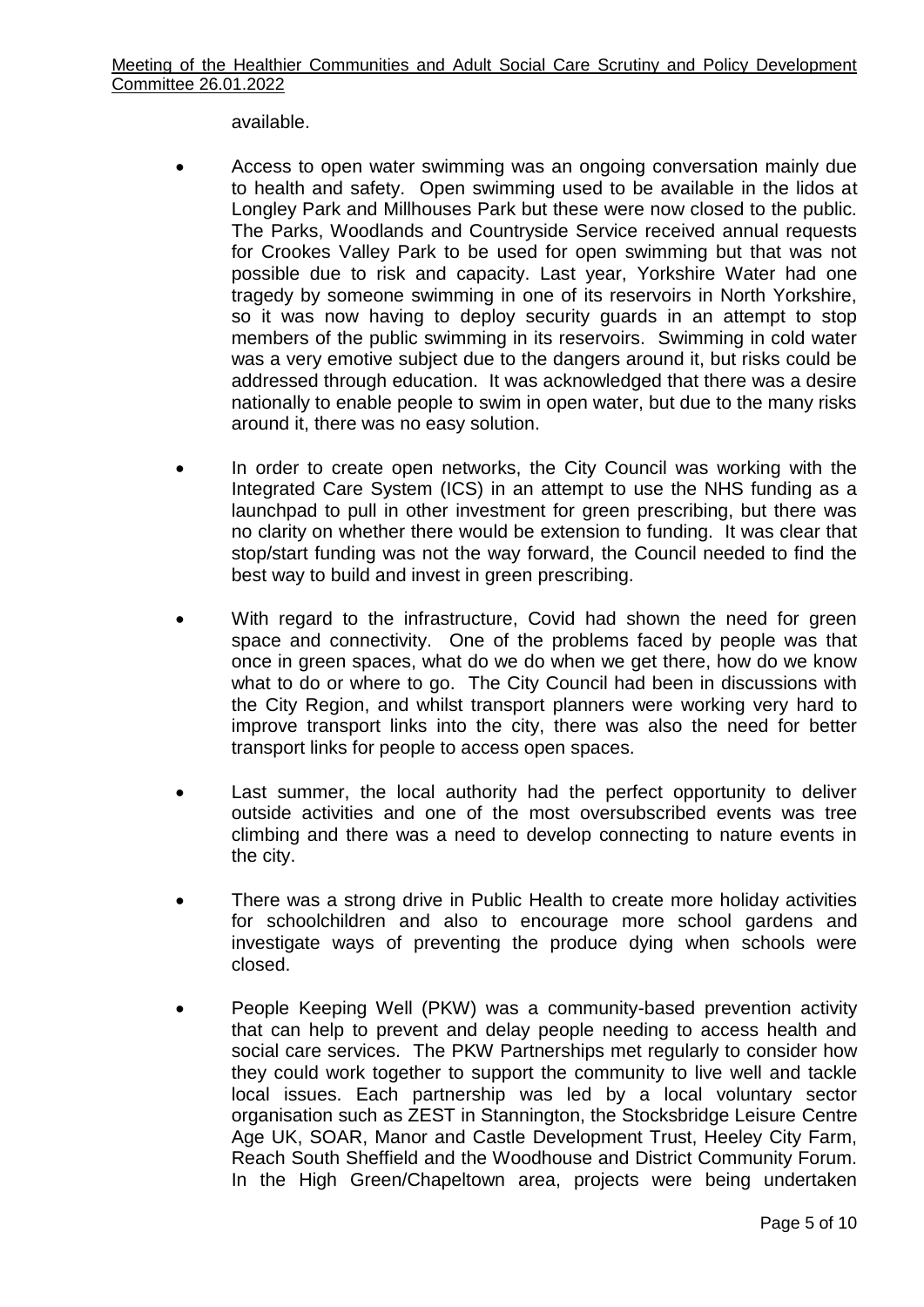alongside the Parish Councils with structured activities being carried out. Active Travel Sheffield was encouraging people to walk more. The Council was happy to bring its partners to Local Area Committee meetings to give more details of activities available in all areas of the city.

- All activities haven't rolled out everywhere, there was a need for more signposting to build relationships and networks. The City Council does fund according to deprivation levels due to not all areas having the same opportunities.
- As part of the ICS funding, the Wildlife Trust was exploring ways to strengthen what was already in place.
- The ability to use an online directory was not always the answer as some people were digitally excluded and as there was an overkill of printed information, there was a need to co-ordinate all the guides together. AS Sheffield was lucky to have so much green space, the Sheffield Wildlife Trust was planning to have a comprehensive guide available by March, 2022.
- There were 65 "Friends of" groups across the city who were keen to look after green and open spaces but who may not want to be totally inclusive in getting other people engaged and involved in similar activities due to the nature and diversity of what people enjoy and want to do. With the nature emergency in the city, the City Council, by working together with the many voluntary organisations within the city, were hoping to help and educate people to connect with the natural world through nature-based activities, and to learn to value, protect and enhance green and open spaces and the environment.
- 6.9 RESOLVED: That the Committee:-
	- (a) thanks Lewis Bowman, Jon Dallow, Emma Dickinson, Sue Pearson, and Amy Simcox for attending the meeting; and
	- (b) notes the contents of the report and responses to the questions raised.

# **7. ADULT DYSFLUENCY AND CLEFT LIP AND PALATE SERVICE UPDATE**

- 7.1 The Committee received an update on the Sheffield Children's NHS Foundation Trust's current position regarding the Dysfluency (Stammer) and Cleft, Lip and Palate Services for Adults within Sheffield. The report set out the current position, detailed the engagement activities being undertaken and identified the next steps to be taken.
- 7.2 Present for this item were Kate Gleave (Deputy Director, Commissioning, NHS Sheffield Clinical Commissioning Group (CCG) and Dr. Jeff Perring (Sheffield Children's NHS Foundation Trust) (SCNHSFT).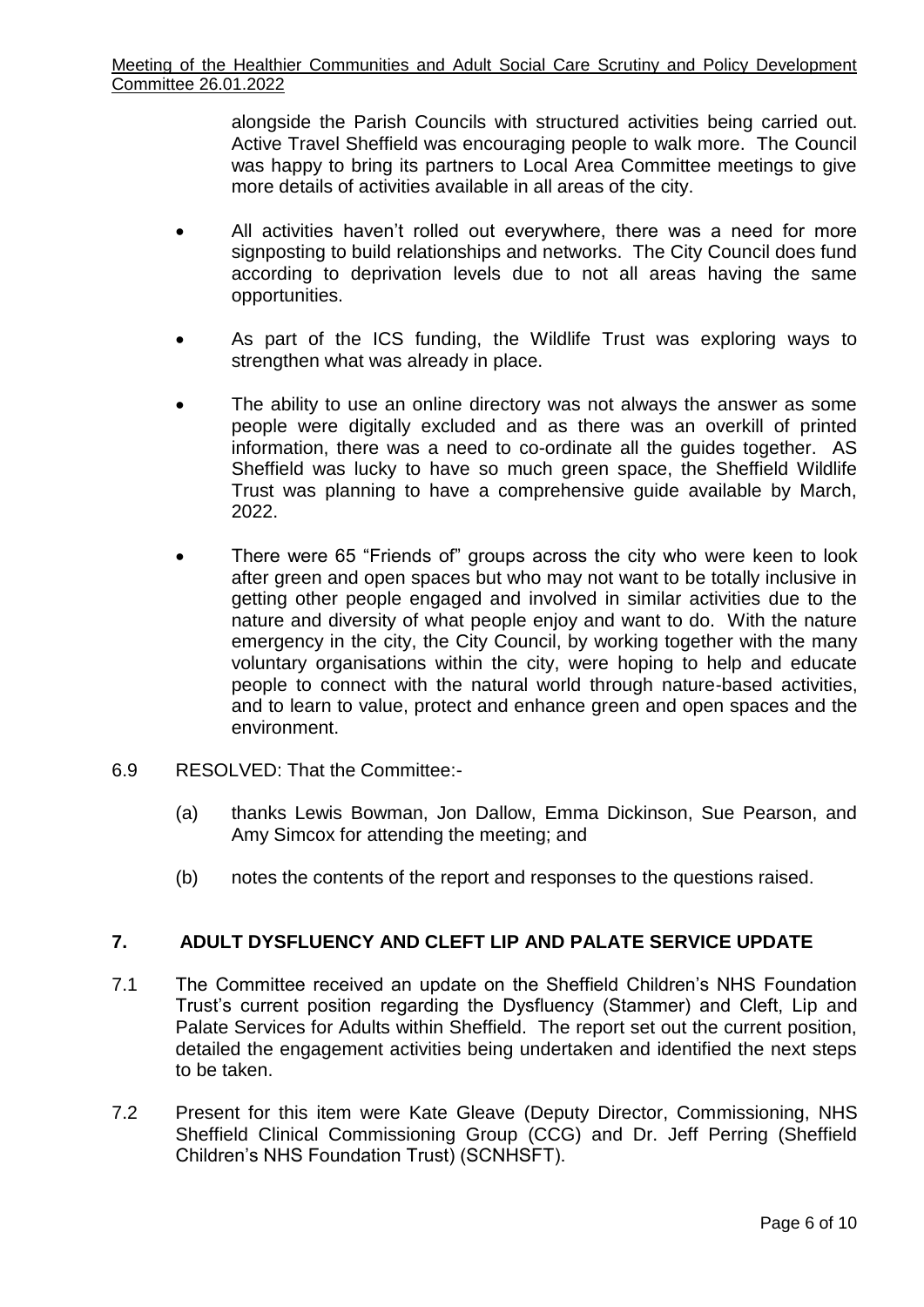Meeting of the Healthier Communities and Adult Social Care Scrutiny and Policy Development Committee 26.01.2022

7.3 The Chair stated that two public questions on this matter had been received and it was decided to hear these before the report was presented to Members.

#### 7.3.1 **Kirsten Howels, representing STAMMA (the British Stammering Association)**

*"We are grateful to the Children's Trust in Sheffield for overturning their earlier decision to close the stammering service to new adult referrals from January 2022*  and for committing to continue to take referrals until there is suitable adult *provision in place in Sheffield. We are also grateful to the CCG for inviting STAMMA to join the Task and Finish Group – an invitation which we've accepted with enthusiasm.*

*Although STAMMA is taking an active role in this consultation, the inner workings of the CCG are not easy to understand and the longer-term processes and procedures feels opaque to those not familiar with them. For the purposes of clarity, we have two questions relating to the next steps outlined in the documents pack…*

*We note that on page 26 of the documents pack for this meeting it states, "Key wider stakeholders also need to be heard to ensure that possible future options can be considered for service delivery". Who are the "key wider stakeholders" referred to here?*

*And on page 27, it states "The outcome of the further involvement will enable us to consider appropriate next steps in line with our statutory obligations and moral duties which will lead to the development of possible future options for consideration." What might such "appropriate next steps" involve?*

7.3.2 Kate Gleave responding to the first question and stated that the CCG and its providers had a legal duty to those who use the Service. She said that the key wider stakeholders were teenagers, people who had been recommended to the Service, people with long covid, those working in Primary Care, the wider South Yorkshire area including Rotherham and Doncaster, staff working within the Service, health professionals and Local Area Committees. In response to the second question re "Next Steps", Ms. Gleave stated that the process that had been followed was robust and the CCG was confident that the data used was comprehensive. To establish appropriate next steps, it was important to find out what the wider cohort needed.

# 7.3.3 **Isabel O'Leary retired Speech and Language Therapist, Clinical Lead in Disorders of Fluency 1993 to 2021**

*I am appreciative of the fact that the Children's Hospital Trust's Executive Team have decided to re-open the service to adults who stammer and will continue to take referrals as is stated on page 25 "until there is suitable adult provision in place in Sheffield".* 

*I will be happy to be involved in a Task and Finish Group organised by the CCG in conjunction with the Children's Trust as I hope we all want to ensure that adults who stammer can receive the best possible NHS Service.*

*My offer was accepted by the SLT service to return part time from retirement for 3*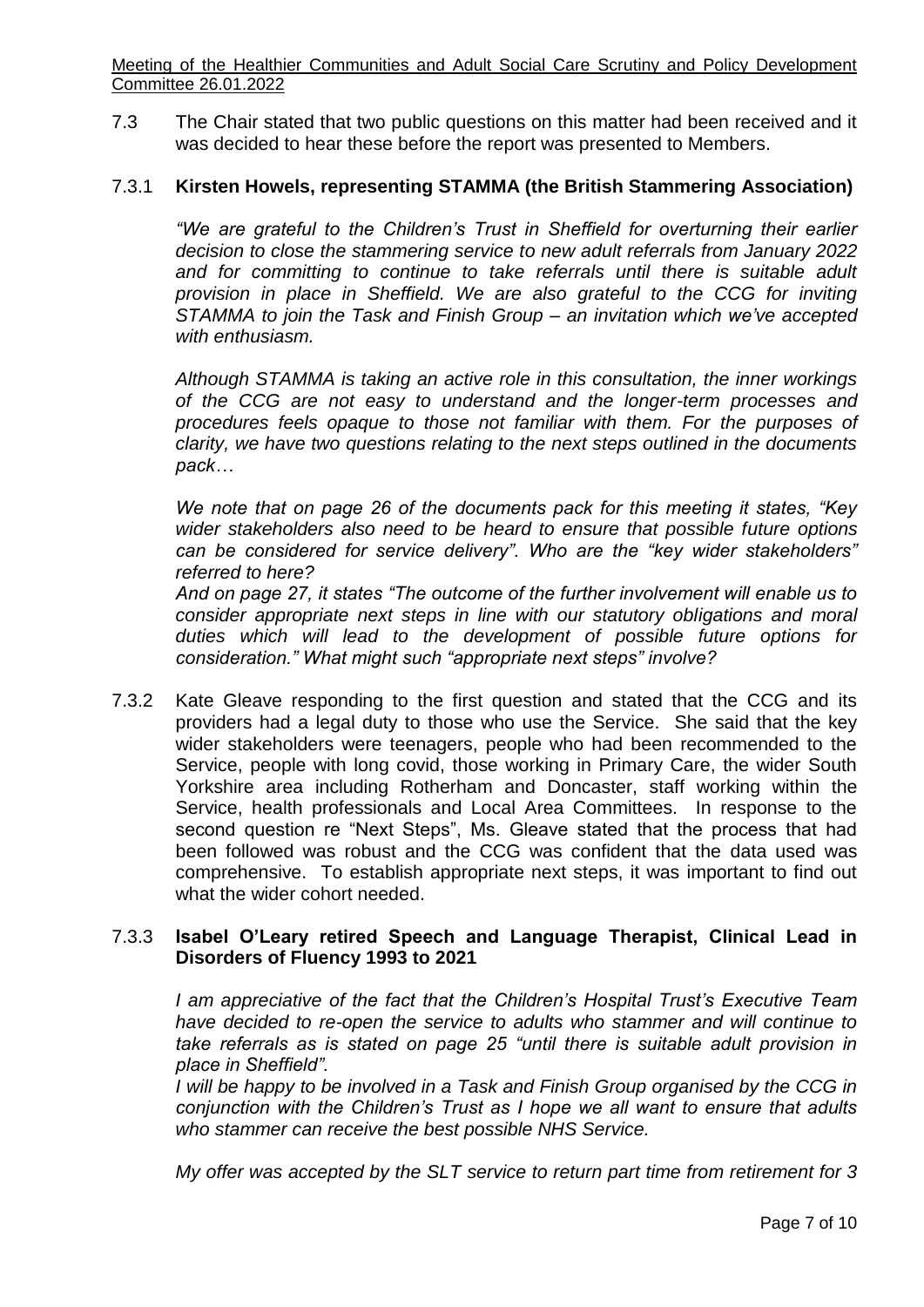*months in order to see the patients whose referrals had been rejected when the service was closed from April to August 2021. I offered appointments to 15 adult patients according to their expressed wishes. All of these were through telehealth (ie video appointments) as I have been operating throughout the pandemic. I asked for and gained valuable feedback from these patients on various aspects of their experiences both of stammering and the services offered and several of them are happy to speak directly to the CCG.*

*Previous to the pandemic all people who stammer, whether children, teenagers or over 16s were seen at a community clinic separate from the main Children's Hospital site. This has a waiting area for teens and older people slightly separate from the main waiting area and the clinic rooms are suitable for all ages.*

*My questions are:*

# *(1) To the CCG and Children's Trust*

*In the process of looking for the best NHS service to Sheffield over 16s who stammer, can you clarify whether all options will be considered, including the status quo? As the Children's Hospital Trust are quoted on page 26 as being of the view that it is "not in the best interest of adults to be seen in a paediatric setting and care should be transitioned to adult services as per other services" it appears that the status quo is being discounted from the start of this review. Is this the case?*

# *(2) To the Scrutiny Committee*

*I have found it helpful to have the independent oversight of this Scrutiny Committee throughout this review of the Speech and Language Therapy Service to over 16s who stammer or have cleft lip and palate. May I seek reassurance that this kind of oversight and scrutiny will continue after the transition to the Modern Committee System?*

- 7.3.4 Kate Gleave stated that whilst a review was ongoing to identify gaps in the CCG's and the Trust's knowledge relating to patient experience that would enable the development of a robust involvement plan, all options would be considered, but it was not known whether "status quo" could be an option and the CCG and Trust would only proceed with viable sustainable options. Dr. Jeff Perring stated that the Trust would look at all available options and work closely with the CCG.
- 7.3.5 The Chair stated that, with regard to the question around Scrutiny, it was difficult to answer as the Council was in the process of reviewing its Governance system and it was not yet known whether or where Scrutiny would sit within that system. He said that a copy of these questions would be put before the Governance Committee. He said that a Working Group had been set up to look at how scrutiny would fit into the new system. The Policy and Improvement Officer stated that the City Council had a statutory health scrutiny function and as such would continue.
- 7.3.6 Kate Gleave extended an invitation to Isobel O'Leary to sit on the Task and Finish Group and said that she would inform her of the date and time of the next meeting of the Group in due course.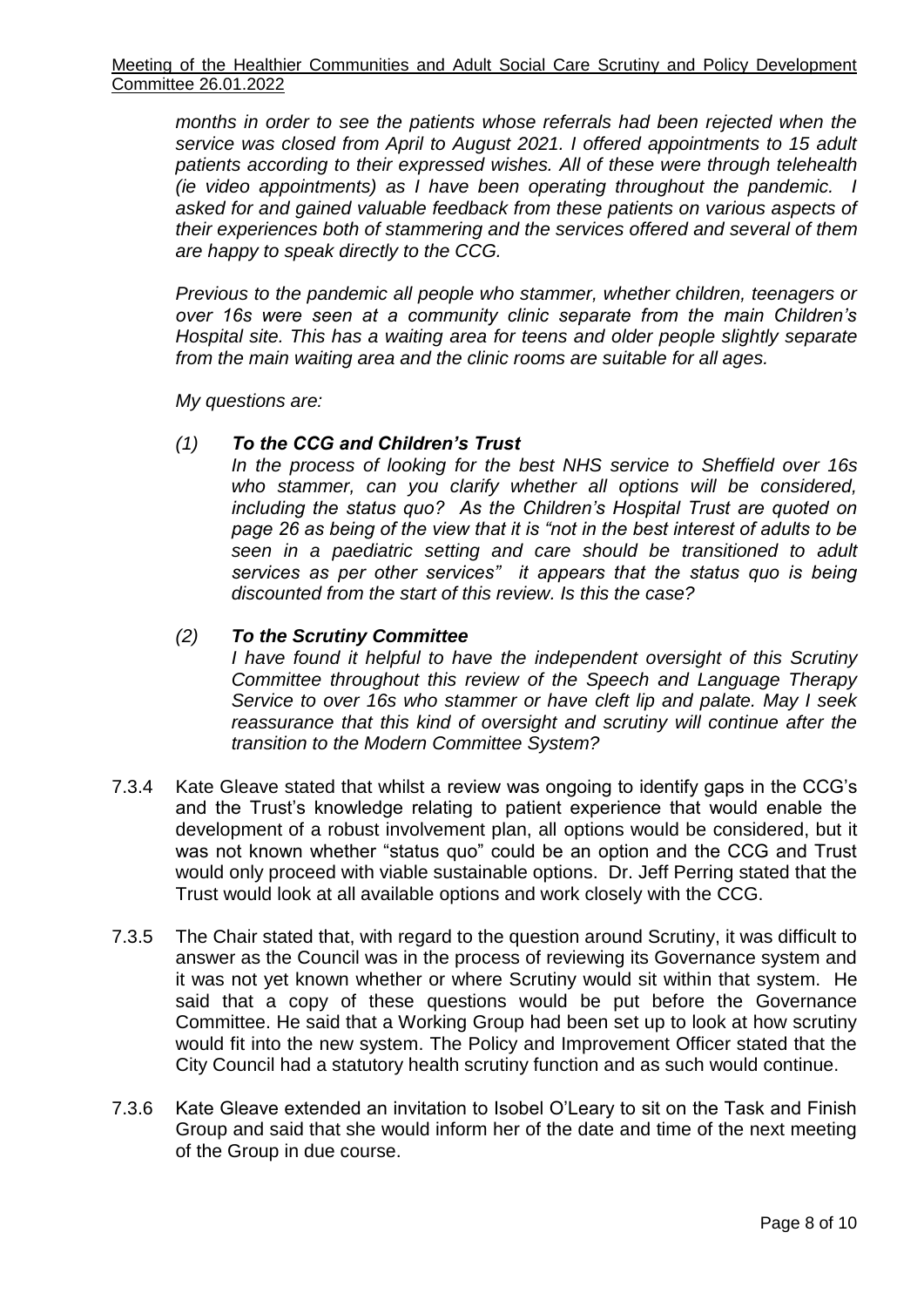Meeting of the Healthier Communities and Adult Social Care Scrutiny and Policy Development Committee 26.01.2022

- 7.4 Kate Gleave presented the report to Members and highlighted a couple of points. She said that the dysfluency (stammer) and cleft, lip and palate services for adults had not ceased and would continue to take referrals until there was suitable adult provision in place in Sheffield. She said that all available information had been reviewed although it was still unclear what people wanted from the Service, but it was clear that there still needed to be a service in the city. Kate Gleave referred to the developing Involvement Plan, which would enable the CCG and the Trust to capture the experience and preferences of people who have used the service in the past, those who are current patients and those who are potential patients.
- 7.5 Members made various comments and asked a number of questions, to which responses were provided as follows:-
	- The Sheffield Children's Hospital was a paediatric trust for children and young people and has been for many years. Work between the Children's Hospital Trust and Sheffield Teaching Hospitals Trust had been carried out to remove children from the adult services and vice versa, so that each Service could concentrate on its core business. It was felt that adults should receive treatment in an adult environment.
	- There was a lack of information on all options available, however if the preferred option was "no action" the Sheffield Children's Hospital Trust would look further into this.
	- The use of services such as Pathways, Head Injuries Unit and the Neurological Service was a potential option and there was a need to evaluate this as an option.
- 7.6 RESOLVED: That the Committee:-
	- (a) thanks Kate Gleave and Dr. Jeff Perring for attending the meeting;
	- (b) notes the contents of the report and the responses to the questions raised; and
	- (c) hopes that this matter will continue to be monitored in the Governance system post May.

#### **8. DRAFT WORK PROGRAMME**

- 8.1 The Policy and Improvement Officer (Emily Standbrook-Shaw) gave an update on the Work Programme and Members were asked to identify issues they are interested in taking forward to future meetings.
- 8.2 RESOLVED: That the Committee approves the contents of the Work Programme.

#### **9. DATE OF NEXT MEETING**